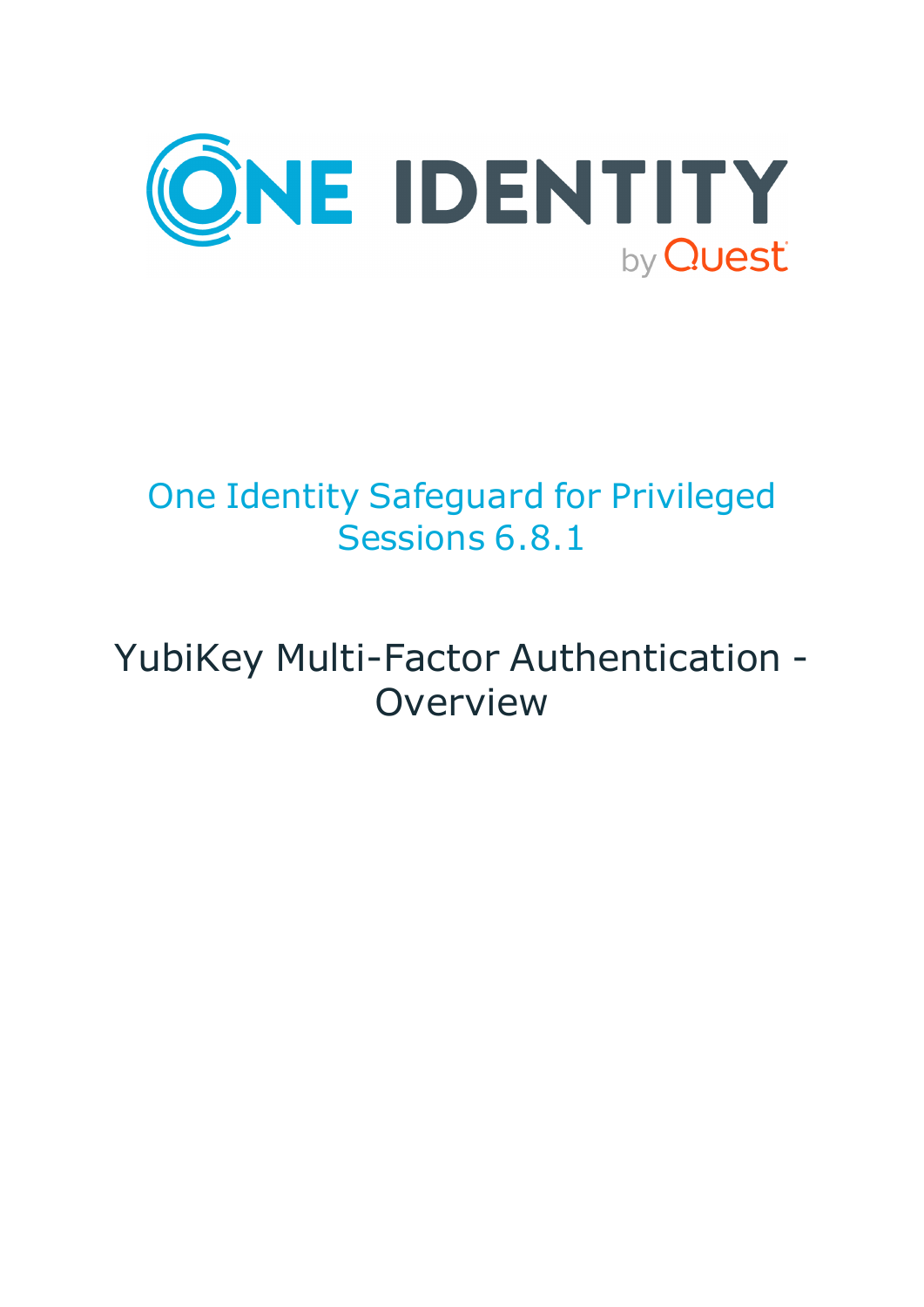#### **Copyright 2021 One Identity LLC.**

#### **ALL RIGHTS RESERVED.**

This guide contains proprietary information protected by copyright. The software described in this guide is furnished under a software license or nondisclosure agreement. This software may be used or copied only in accordance with the terms of the applicable agreement. No part of this guide may be reproduced or transmitted in any form or by any means, electronic or mechanical, including photocopying and recording for any purpose other than the purchaser's personal use without the written permission of One Identity LLC .

The information in this document is provided in connection with One Identity products. No license, express or implied, by estoppel or otherwise, to any intellectual property right is granted by this document or in connection with the sale of One Identity LLC products. EXCEPT AS SET FORTH IN THE TERMS AND CONDITIONS AS SPECIFIED IN THE LICENSE AGREEMENT FOR THIS PRODUCT, ONE IDENTITY ASSUMES NO LIABILITY WHATSOEVER AND DISCLAIMS ANY EXPRESS, IMPLIED OR STATUTORY WARRANTY RELATING TO ITS PRODUCTS INCLUDING, BUT NOT LIMITED TO, THE IMPLIED WARRANTY OF MERCHANTABILITY, FITNESS FOR A PARTICULAR PURPOSE, OR NON-INFRINGEMENT. IN NO EVENT SHALL ONE IDENTITY BE LIABLE FOR ANY DIRECT, INDIRECT, CONSEQUENTIAL, PUNITIVE, SPECIAL OR INCIDENTAL DAMAGES (INCLUDING, WITHOUT LIMITATION, DAMAGES FOR LOSS OF PROFITS, BUSINESS INTERRUPTION OR LOSS OF INFORMATION) ARISING OUT OF THE USE OR INABILITY TO USE THIS DOCUMENT, EVEN IF ONE IDENTITY HAS BEEN ADVISED OF THE POSSIBILITY OF SUCH DAMAGES. One Identity makes no representations or warranties with respect to the accuracy or completeness of the contents of this document and reserves the right to make changes to specifications and product descriptions at any time without notice. One Identity does not make any commitment to update the information contained in this document.

If you have any questions regarding your potential use of this material, contact:

One Identity LLC. Attn: LEGAL Dept 4 Polaris Way Aliso Viejo, CA 92656

Refer to our Web site ([http://www.OneIdentity.com](http://www.oneidentity.com/)) for regional and international office information.

#### **Patents**

One Identity is proud of our advanced technology. Patents and pending patents may apply to this product. For the most current information about applicable patents for this product, please visit our website at [http://www.OneIdentity.com/legal/patents.aspx](http://www.oneidentity.com/legal/patents.aspx).

#### **Trademarks**

One Identity and the One Identity logo are trademarks and registered trademarks of One Identity LLC. in the U.S.A. and other countries. For a complete list of One Identity trademarks, please visit our website at [www.OneIdentity.com/legal](http://www.oneidentity.com/legal). All other trademarks are the property of their respective owners.

#### **Legend**

**WARNING: A WARNING icon highlights a potential risk of bodily injury or property damage, for which industry-standard safety precautions are advised. This icon is often associated with electrical hazards related to hardware.**

**CAUTION: A CAUTION icon indicates potential damage to hardware or loss of data if** A **instructions are not followed.**

SPS YubiKey Multi-Factor Authentication - Overview Updated - 15 January 2021, 06:21 Version - 6.8.1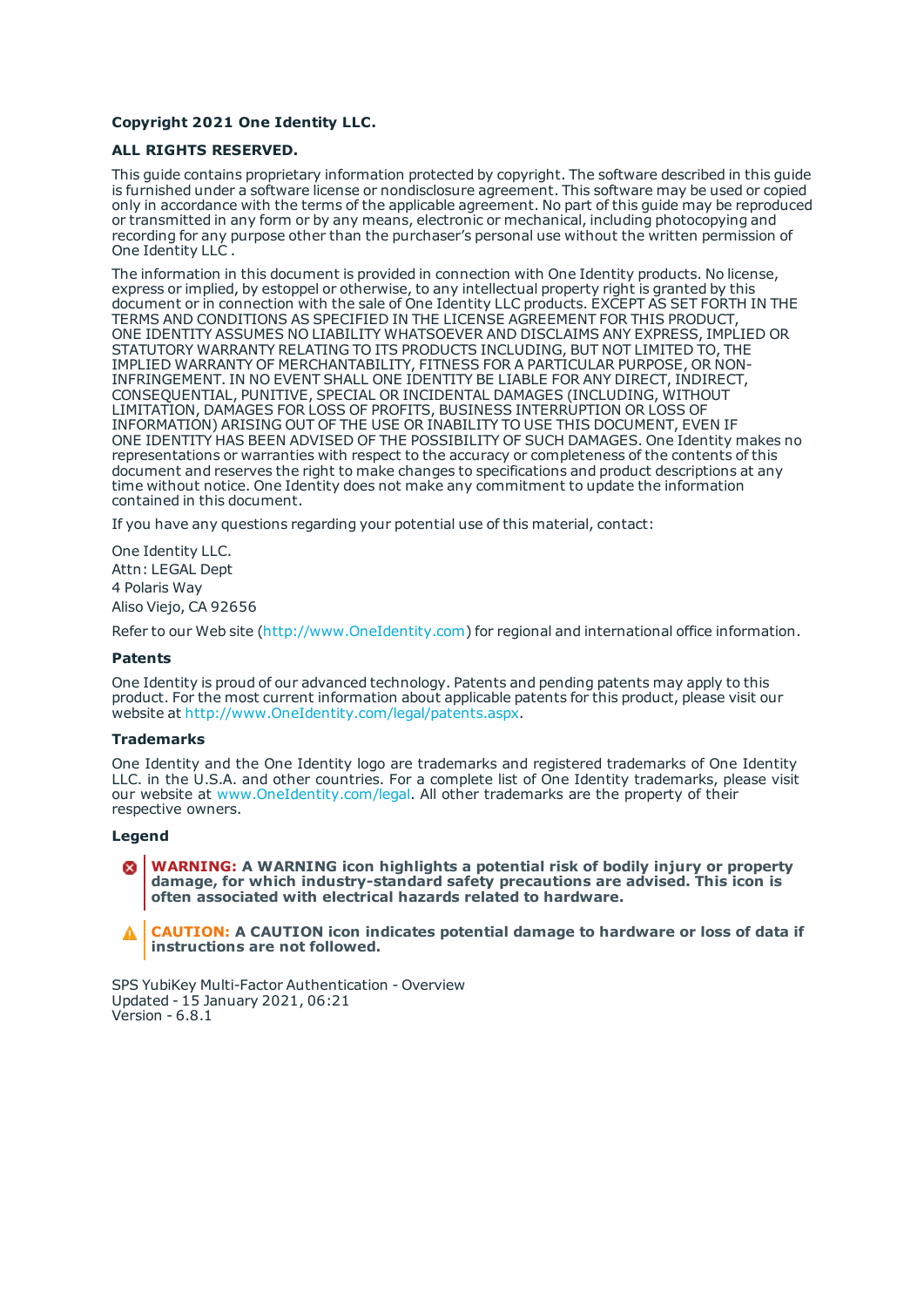## **Contents**

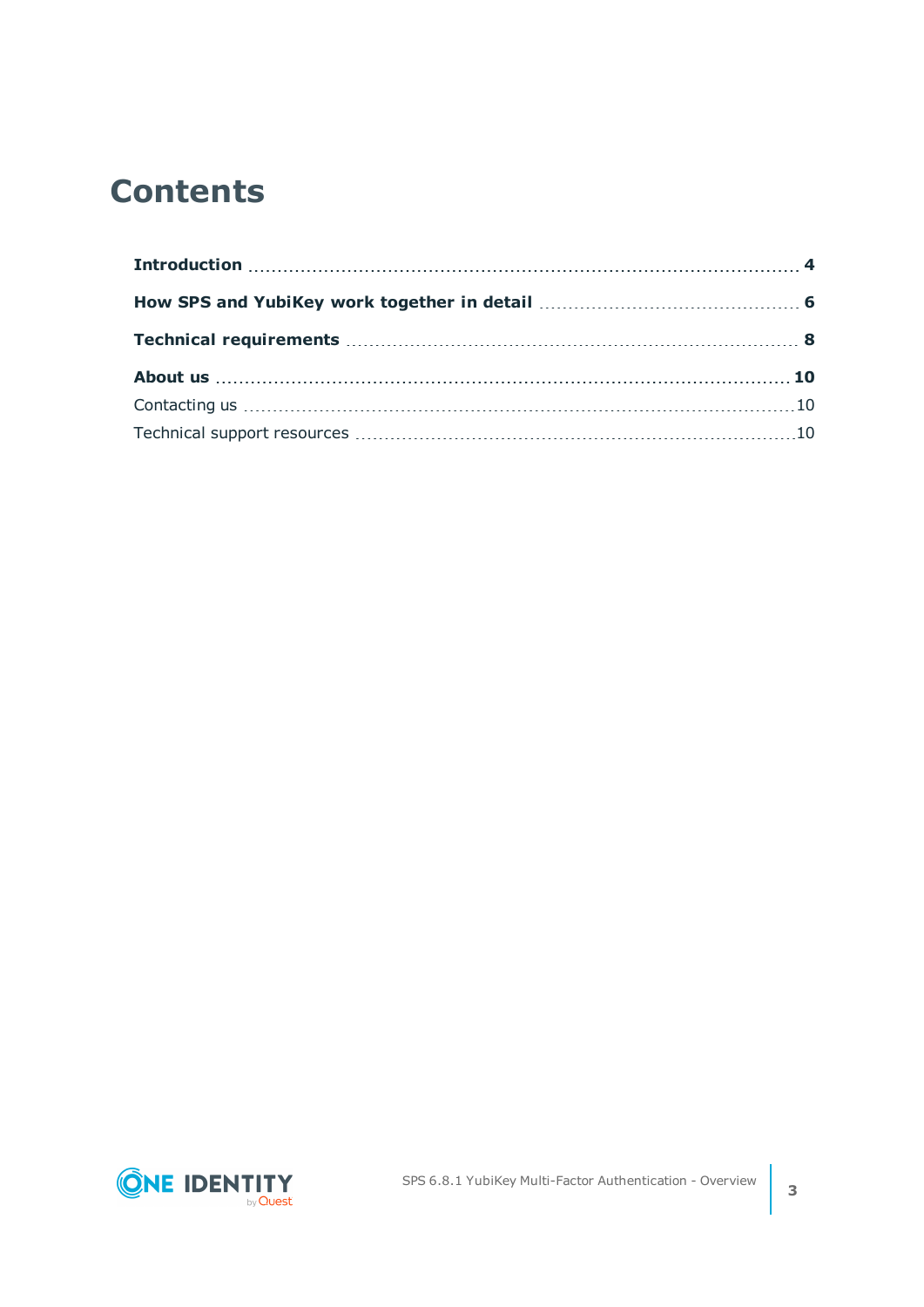## **Introduction**

<span id="page-3-0"></span>This document describes how you can use the services of Yubico [\(YubiKey\)](https://www.yubico.com/) to authenticate the sessions of your privileged users with One Identity Safeguard for Privileged Sessions (SPS).

### **One Identity Safeguard for Privileged Sessions:**

One Identity Safeguard for Privileged Sessions (SPS) controls privileged access to remote IT systems, records activities in searchable, movie-like audit trails, and prevents malicious actions. SPS is a quickly deployable enterprise device, completely independent from clients and servers — integrating seamlessly into existing networks. It captures the activity data necessary for user profiling and enables full user session drill down for forensic investigations.

SPS acts as a central authentication gateway, enforcing strong authentication before users access sensitive IT assets. SPS can integrate with remote user directories to resolve the group memberships of users who access nonpublic information. Credentials for accessing information systems can be retrieved transparently from SPS's local Credential Store or a third-party password management system. This method protects the confidentiality of passwords as users can never access them. When used together with YubiKey (or another Multi-Factor Authentication (MFA) provider), SPS directs all connections to the authentication tool, and upon successful authentication, it permits the user to access the information system.

### **Integrating YubiKey with SPS:**

SPS can interact with your YubiKey account and can automatically request strong Multi-Factor Authentication for your privileged users who are accessing the servers and services protected by SPS. When used together with YubiKey, SPS prompts the user for a second factor authentication, and upon successful authentication, it permits the user to access the information system.

The integration adds an additional security layer to the gateway authentication performed on SPS. YubiKey 4, YubiKey 4 Nano, and YubiKey NEO devices are pre-configured with the Yubico one-time password (OTP) (all other YubiKeys, except for the FIDO U2F Security Key by Yubico, also support Yubico OTP). The OTP will be used for authentication to the One Identity platform. This way, the device turns into a two-factor authentication token for the user. The one-time password is changed after every authentication and is generated using dynamic keys.

### **Meet compliance requirements**

ISO 27001, ISO 27018, SOC 2, and other regulations and industry standards include authentication-related requirements, (for example, Multi-Factor Authentication (MFA) for accessing production systems, and the logging of all administrative sessions). In addition to other requirements, using SPS and YubiKey helps you comply with the following requirements:

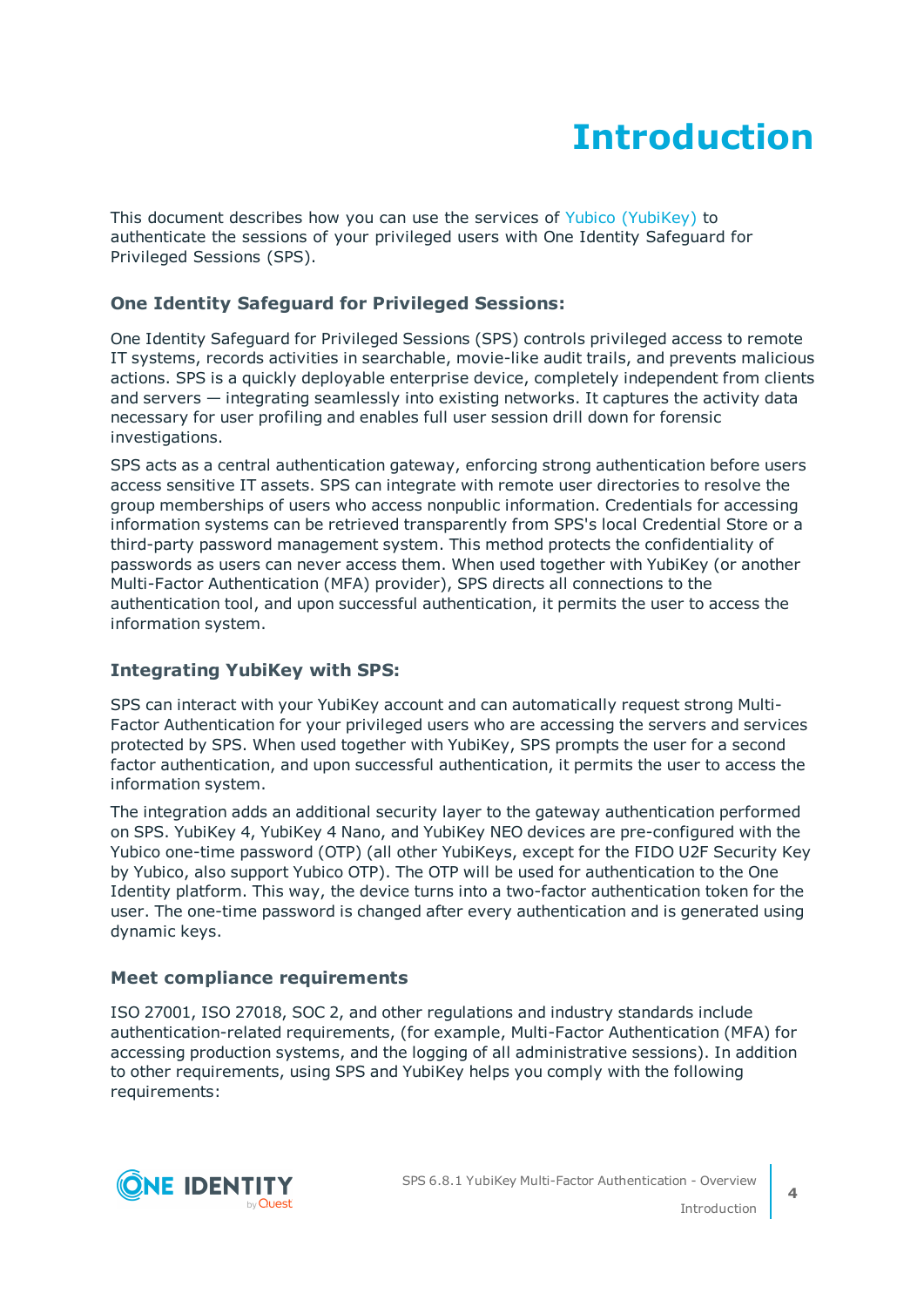- PCI DSS 8.3: Secure all individual non-console administrative access and all remote access to the cardholder data environment (CDE) using MFA.
- PART 500.12 Multi-Factor Authentication: Covered entities are required to apply MFA for:
	- Each individual accessing the covered entity's internal systems.
	- Authorized access to database servers that allow access to nonpublic information.
	- Third parties accessing nonpublic information.
- NIST 800-53 IA-2, Identification and Authentication, network access to privileged accounts: The information system implements MFA for network access to privileged accounts.
- The General Data Protection Regulation (GDPR) went into effect on May 25, 2018, and is applicable to organizations keeping Personally identifiable information (PII) and offering goods or services to individuals based in the EU.

YubiKey provides strong authentication to secure access to PII and comply with GDPR.

• The Defense FAR Supplement (DFARS) clause went into effect on December 31, 2017, and is applicable to US Department of Defense (DoD) contractors to protect unclassified DoD information and minimize loss of information.

The multi-protocol YubiKey meets DFARS requirements for strong authentication, and is the only hardware authentication solution to meet DoD contractor security requirements.

• The revised Directive on Payment Services (PSD2) provides recommendations on standardized access to customer data and banking infrastructure, including draft regulatory technical standards specifying the requirements of strong customer authentication (SCA).

Yubico and FIDO are playing active roles in the PSD2 framework with proven technology.

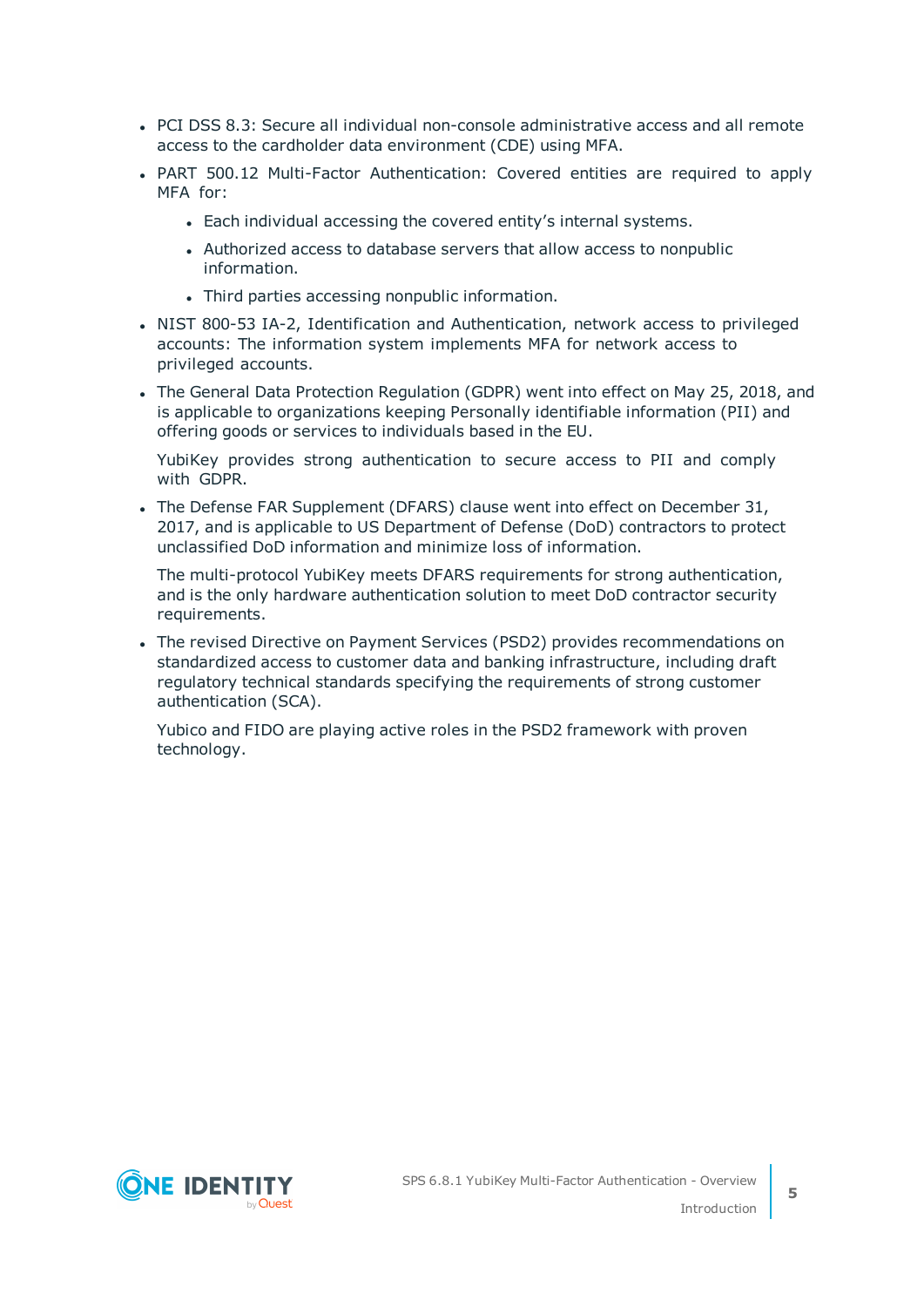## **How SPS and YubiKey work together in detail**

<span id="page-5-0"></span>

1. A user attempts to log in to a protected server.

### 2. **Gateway authentication on SPS**

SPS receives the connection request and authenticates the user. SPS can authenticate the user to a number of external user directories, (for example, LDAP, Microsoft Active Directory, or RADIUS). This authentication is the first factor.

#### 3. **Check if the user is exempt from multi-factor authentication**

You can configure SPS using whitelists and blacklists to selectively require multifactor authentication for your users, (for example, to create break-glass access for specific users).

- If multi-factor authentication is not required, the user can start working, while SPS records the user's activities. The procedure ends here.
- If multi-factor authentication is required, SPS continues the procedure with the next step.

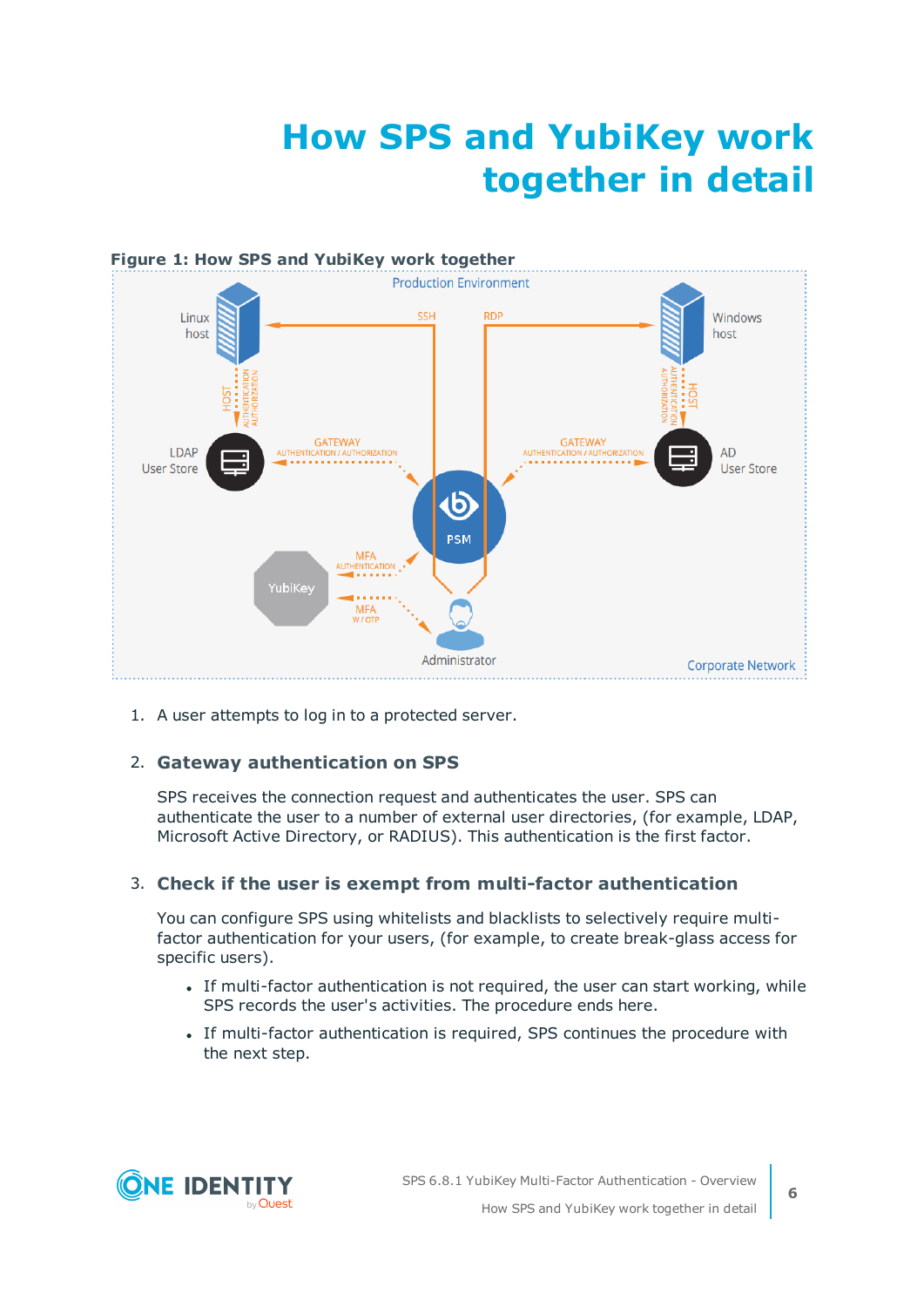For details on creating exemption lists, see ["\[WHITELIST\]"](https://support.oneidentity.com/technical-documents/safeguard-for-privileged-sessions/6.8.1/yubikey-multi-factor-authentication---tutorial/[whitelist]/) in the YubiKey Multi-Factor [Authentication](https://support.oneidentity.com/technical-documents/safeguard-for-privileged-sessions/6.8.1/yubikey-multi-factor-authentication---tutorial/[whitelist]/) - Tutorial.

#### 4. **Determining the external YubiKey identity**

The gateway usernames are different from the external YubiKey identities, you must configure the SPS YubiKey plugin to map the gateway usernames to the external YubiKey identities.

The external identity is the YubiKey Public ID, which is 12 lowercase letters.

The mapping can be as simple as appending a domain name to the gateway username, or you can query an LDAP or Microsoft Active Directory server.

For details, see ["\[USERMAPPING\]"](https://support.oneidentity.com/technical-documents/safeguard-for-privileged-sessions/6.8.1/yubikey-multi-factor-authentication---tutorial/[usermapping]/) in the YubiKey Multi-Factor Authentication - [Tutorial.](https://support.oneidentity.com/technical-documents/safeguard-for-privileged-sessions/6.8.1/yubikey-multi-factor-authentication---tutorial/[usermapping]/)

#### 5. **Outband authentication on YubiKey**

If gateway authentication is successful, SPS connects the YubiKey server to check which authentication factors are available for the user. Then SPS requests the second authentication factor from the user.

- For OTP-like authentication factors, SPS requests the OTP from the user, and sends it to the YubiKey server for verification.
- 6. If multi-factor authentication is successful, the user can start working, while SPS records the user's activities. (Optionally, SPS can retrieve credentials from a local or external Credential Store or password vault, and perform authentication on the server with credentials that are not known to the user.)
- 7. If the user opens a new session within a short period, they can do so without having to perform multi-factor authentication again. After this configurable grace period expires, the user must perform multi-factor authentication to open the next session.

For details, see ["\[authentication\\_cache\]"](https://support.oneidentity.com/technical-documents/safeguard-for-privileged-sessions/6.8.1/yubikey-multi-factor-authentication---tutorial/[authentication_cache]/) in the YubiKey Multi-Factor [Authentication](https://support.oneidentity.com/technical-documents/safeguard-for-privileged-sessions/6.8.1/yubikey-multi-factor-authentication---tutorial/[authentication_cache]/) - Tutorial.

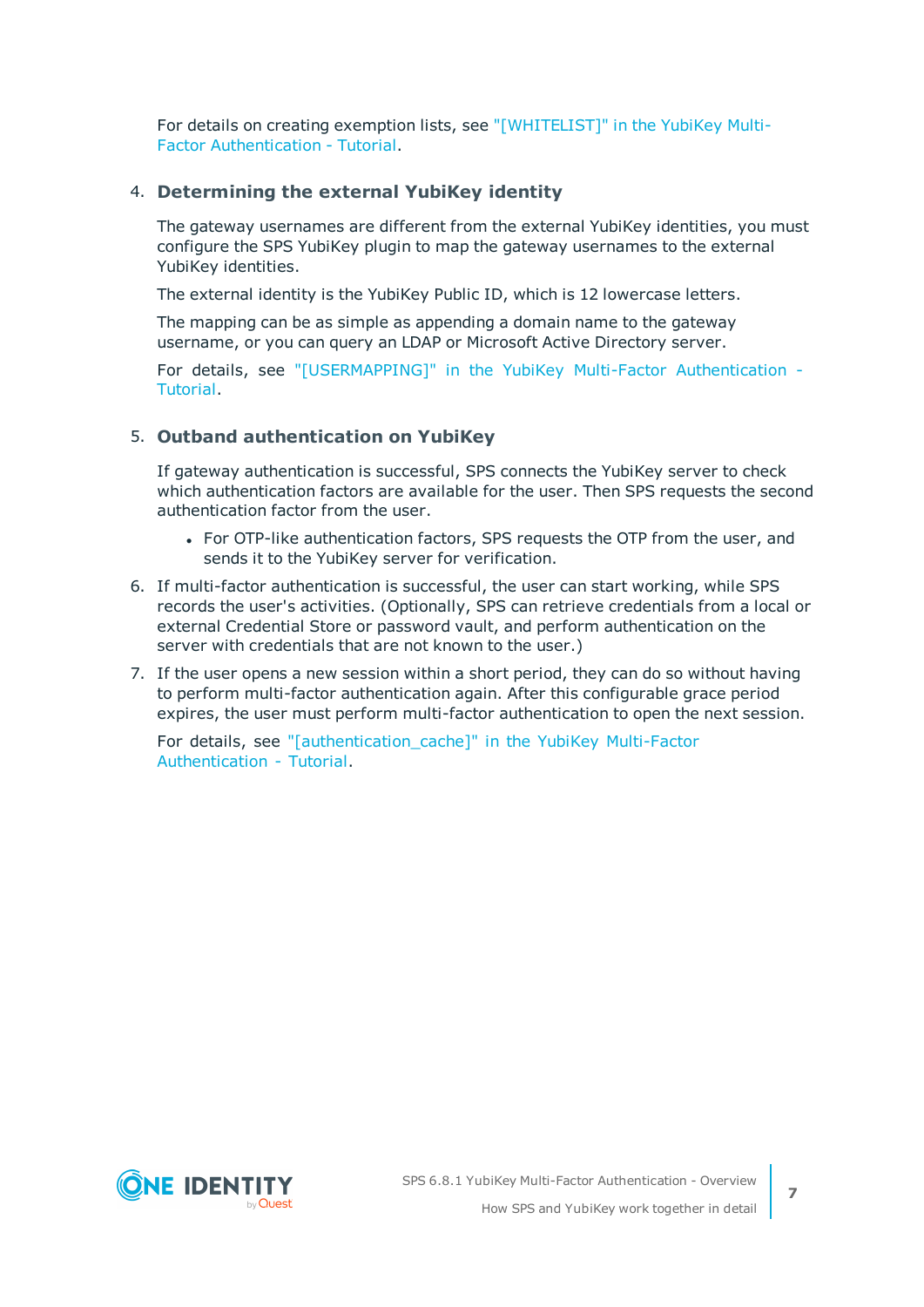# **Technical requirements**

<span id="page-7-0"></span>In order to successfully connect SPS with RADIUS server, you need the following components.

#### **In YubiKey:**

- The users must have a YubiKey device and a means to map usernames to YubiKey Public IDs. For details, see [USERMAPPING].
- The YubiKey Client ID and API Key.

For details on generating your Client ID and API Key, see [Obtaining](https://support.yubico.com/hc/en-us/articles/360013717560-Obtaining-an-API-Key-for-YubiKey-Development) an API Key for YubiKey [Development](https://support.yubico.com/hc/en-us/articles/360013717560-Obtaining-an-API-Key-for-YubiKey-Development).

To generate your Client ID and API Key, authenticate yourself using a Yubikey One-Time Password and provide your e-mail address as a reference at [Yubico](https://upgrade.yubico.com/getapikey/) get API [key](https://upgrade.yubico.com/getapikey/).

A Yubico OTP is a 44-character, one-use, secure, 128-bit encrypted Public ID and Password. The OTP is comprised of two major parts: the first 12 characters remain constant and represent the Public ID of the YubiKey device itself. The remaining 32 characters make up a unique passcode for each OTP generated.

For example, in the following Yubico OTP, the characters cccjgjgkhcbb are the Public ID, and the remaining characters are the passcode.

*cccjgjgkhcbb*irdrfdnlnghhfgrtnnlgedjlftrbdeut

• YubiKey does not require network connectivity or access to a mobile phone device. Just touch or tap the YubiKey device to authenticate.

#### **In SPS:**

- A One Identity Safeguard for Privileged Sessions appliance (virtual or physical), at least version SPS 5.11.05.11.0.
- A copy of the SPS YubiKey Multi-Factor Authentication plugin. This plugin is an Authentication and Authorization (AA) plugin customized to work with the YubiKey multi-factor authentication service.
- SPS must be able to access the validation service.

The connection also requires the Client ID and API Ke.

- SPS supports AA plugins in the MSSQL, RDP, SSH, and Telnet protocols.
- **In RDP, using an AA plugin together with Network Level Authentication in a** Connection Policy has the same limitations as using Network Level Authentication without domain membership.

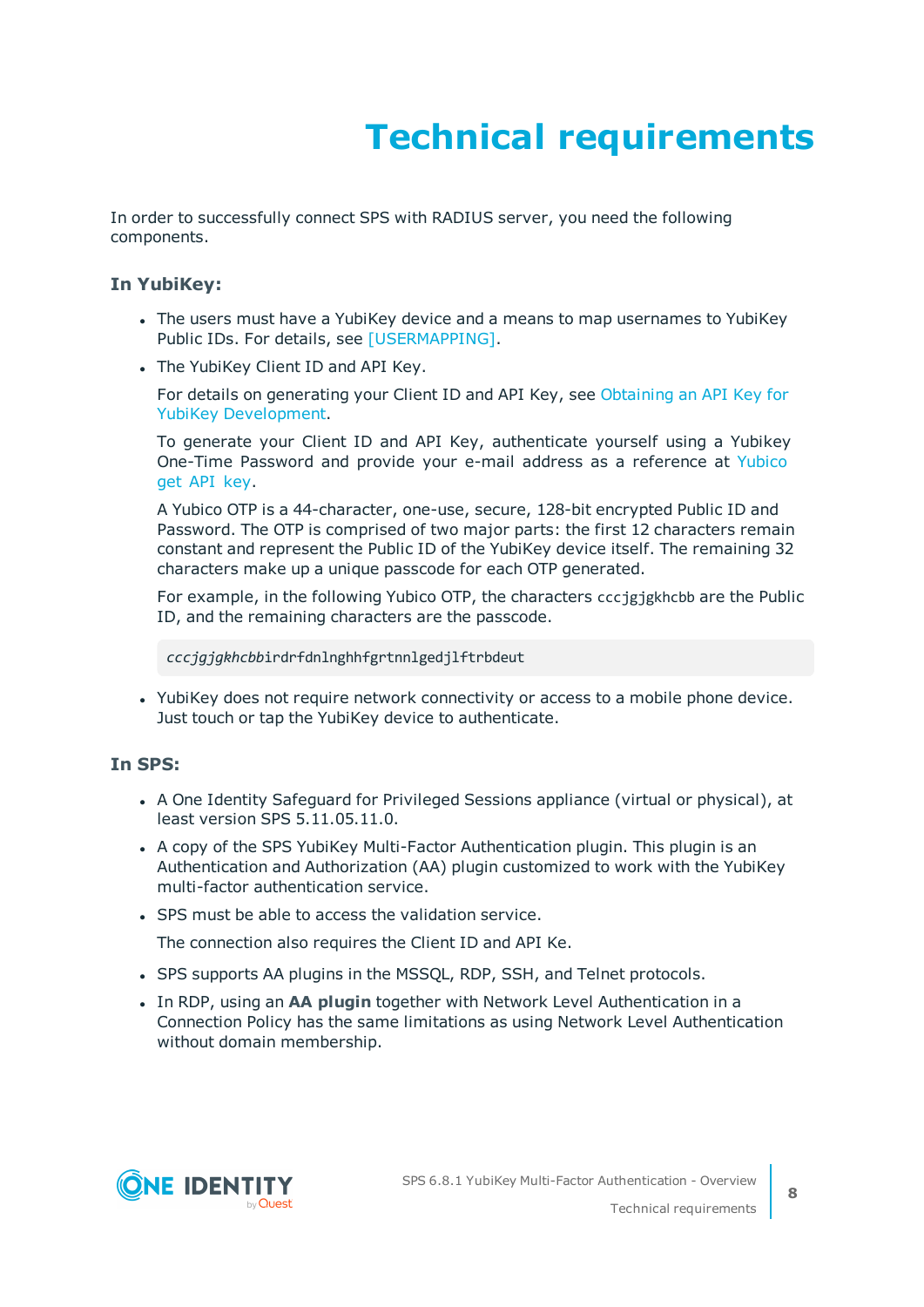**In RDP, using an AA plugin requires TLS-encrypted RDP connections. For details,** see "Enabling [TLS-encryption](https://support.oneidentity.com/technical-documents/safeguard-for-privileged-sessions/6.8.1/administration-guide/rdp-specific-settings/enabling-tls-encryption-for-rdp-connections/) for RDP connections" in the Administration Guide.

#### **Availability and support of the plugin**

The SPS YubiKey Multi-Factor Authentication plugin is available for download as-is, free of charge to every SPS customer from the YubiKey Multi-Factor [Authentication](https://github.com/OneIdentity/safeguard-sessions-plugin-yubikey-mfa/releases) plugin for [Safeguard](https://github.com/OneIdentity/safeguard-sessions-plugin-yubikey-mfa/releases) for Privileged Sessions page. In case you need any customizations or additional features, contact our [Support](https://support.oneidentity.com/one-identity-safeguard-for-privileged-sessions) Team.

### **A** CAUTION:

**Using custom plugins in SPS is recommended only if you are familiar with both Python and SPS. Product support applies only to SPS: that is, until the entry point of the Python code and passing the specified arguments to the Python code. One Identity is not responsible for the quality, resource requirements, or any bugs in the Python code, nor any crashes, service outages, or any other damage caused by the improper use of this feature, unless explicitly stated in a contract with One Identity. If you want to create a custom plugin, contact our [Support](https://support.oneidentity.com/one-identity-safeguard-for-privileged-sessions) Team for details and instructions.**